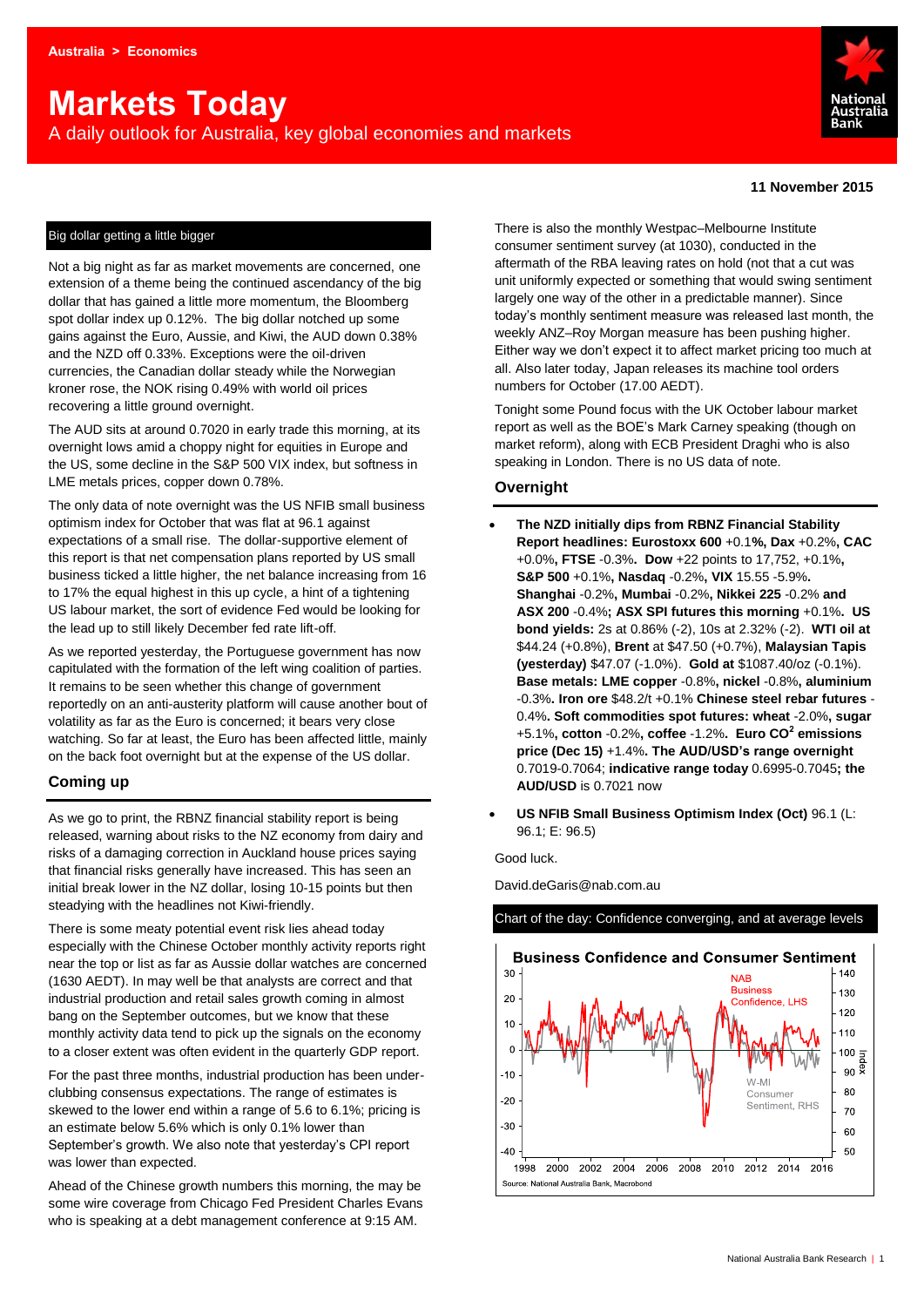#### Markets



|                       | <b>Foreign Exchange</b> |                              |         |                                       |                         |          |         | <b>Equities</b> |                          |                  |        | Commodities* |                                   |         |        |
|-----------------------|-------------------------|------------------------------|---------|---------------------------------------|-------------------------|----------|---------|-----------------|--------------------------|------------------|--------|--------------|-----------------------------------|---------|--------|
|                       |                         |                              |         | <b>Indicative 24hr</b><br>ranges (**) |                         | Other FX |         |                 | <b>Major Indices</b>     |                  |        |              |                                   | Last    | % day  |
|                       | Last                    | % chge                       | Low     | High                                  |                         | Last     | % chge  |                 |                          | Last             | % day  | % year       | Oil (Brent)                       | 47.50   | 0.7    |
| <b>AUD</b>            | 0.7021                  | $-0.4$                       | 0.7017  | 0.7064                                | <b>HKD</b>              | 7.7521   | 0.0     |                 | Dow                      | 17,752           | 0.1    | 0.8          | Oil (WTI)                         | 44.24   | 0.8    |
| <b>NZD</b>            | 0.6520                  | $-0.4$                       | 0.6501  | 0.6559                                | <b>CNY</b>              | 6.3637   | 0.0     |                 | S&P 500                  | 2,081            | 0.1    | 2.1          | Oil (Tapis)                       | 47.07   | $-1.0$ |
| <b>EUR</b>            | 1.0710                  | $-0.2$                       | 1.0674  | 1.0741                                | SGD                     | 1.4235   | 0.1     |                 | Nasdag                   | 5.083            | $-0.2$ | 9.3          | Gold                              | 1087.40 | $-0.1$ |
| GBP                   | 1.5112                  | 0.0                          | 1.5102  | 1.5147                                | <b>IDR</b>              | 13,576   | $-0.5$  |                 | <b>VIX Index</b>         | 15.55            | $-5.9$ | 22.7         | <b>CRB</b>                        | 189.42  | 0.1    |
| <b>JPY</b>            | 123.24                  | 0.1                          | 123.05  | 123.44                                | <b>THB</b>              | 35.88    | $-0.1$  |                 | <b>FTSE</b>              | 6,275            | $-0.3$ | $-5.1$       | <b>GS Metals</b>                  | 259.3   | $-0.5$ |
| CAD                   | 1.3277                  | 0.0                          | 1.3245  | 1.3298                                | <b>KRW</b>              | 1,159    | $-0.2$  |                 | <b>DAX</b>               | 10,833           | 0.2    | 15.8         | Aluminium                         | 1508    | $-0.3$ |
| AUD/EUR               | 0.6555                  | $-0.3$                       |         |                                       | <b>TWD</b>              | 32.77    | 0.0     |                 | CAC <sub>40</sub>        | 4.912            | 0.0    | 16.3         | Copper                            | 4926    | $-0.8$ |
| AUD/JPY               | 86.53                   | $-0.4$                       |         |                                       | PHP                     | 47.32    | 0.1     |                 | Nikkei                   | 19,671           | 0.1    | 14.9         | Nickel                            | 9505    | $-0.8$ |
| AUD/GBP               | 0.4647                  | $-0.5$                       |         |                                       | <b>CHF</b>              | 1.01     | 0.3     |                 | Shanghai                 | 3,640            | $-0.2$ | 47.4         | Zinc                              | 1607    | $-2.3$ |
| AUD/NZD               | 1.0769                  | $-0.1$                       |         |                                       | <b>SEK</b>              | 8.70     | 0.1     |                 | Hang Seng                | 22,402           | $-1.4$ | $-5.9$       | Ch. steel                         | 1790    | $-0.4$ |
|                       |                         |                              |         |                                       |                         |          |         |                 | ASX 200                  | 5,099            | $-0.4$ | $-7.6$       | Iron ore                          | 48.2    | 0.1    |
|                       |                         |                              |         |                                       |                         |          |         |                 |                          |                  |        |              | St. coal                          | 61.8    | n.a.   |
| <b>Interest Rates</b> |                         |                              |         |                                       |                         |          |         |                 | <b>Overnight Futures</b> |                  |        | Wheat Chic.  | 495.5                             | $-2.0$  |        |
|                       |                         | <b>Indicative Swap Rates</b> |         |                                       | Benchmark 10 Year Bonds |          |         |                 |                          |                  |        | Sugar        | 14.71                             | 5.1     |        |
|                       | Cash                    | 3mth                         | 2Yr     | 10Yr                                  |                         | Last     | chge    | Sprd            |                          |                  | Last   | Chge         | Cotton                            | 61.99   | $-0.2$ |
| <b>USD</b>            | 0.25                    | 0.36                         | 0.96    | 2.22                                  | <b>USD 10</b>           | 2.32     | $-0.02$ |                 |                          | <b>Australia</b> |        |              | Coffee                            | 116.3   | $-1.2$ |
| <b>AUD</b>            | 2.00                    | 2.20                         | 2.04    | 3.00                                  | AUD <sub>10</sub>       | 2.89     | $-0.02$ | 0.56            |                          | 3 mth bill       | 97.85  | 0.00         |                                   |         |        |
| <b>NZD</b>            | 2.75                    | 2.91                         | 2.80    | 3.64                                  | NZD <sub>10</sub>       | 3.54     | 0.00    | 1.22            |                          | 3 Yr bond        | 97.98  | 0.03         | CO <sub>2</sub> Emissions - Euros |         |        |
| <b>EUR</b>            | 0.05                    | 0.06                         | $-0.06$ | 0.95                                  | CAD <sub>10</sub>       | 1.71     | $-0.01$ | $-0.61$         |                          | 10 Yr bond       | 97.12  | 0.05         |                                   | Last    | % day  |
| GBP                   | 0.50                    | 0.58                         | 1.02    | 2.00                                  | <b>EUR 10</b>           | 0.62     | $-0.04$ | $-1.70$         |                          | $3/10$ sprd      | 0.87   | $-0.02$      | Dec-2015                          | 8.44    | 1.4    |
| <b>JPY</b>            | 0.10                    | 0.07                         | 0.10    | 0.47                                  | <b>GBP 10</b>           | 2.03     | $-0.01$ | $-0.30$         |                          | SPI              | 3.0    | 0.1          | Dec-2016                          | 8.51    | 1.4    |
| CAD                   | 0.50                    | 1.17                         | 0.93    | 2.04                                  | <b>JPY 10</b>           | 0.32     | $-0.02$ | $-2.00$         |                          |                  |        |              | Dec-2017                          | 8.62    | 1.4    |

Please note the high/low FX rates are only an indication. Please refer to your National Dealer for confirmation.

\* All near futures contracts, except CRB. GS Metals is Goldman Sachs industrial metals index. Metals prices are CME. Emissions: ICE Dec contracts, Euros \*\* These are indicative ranges over the past 24 hours; please confirm rates with your NAB dealer

Last is around 6:30am Sydney

Source: Bloomberg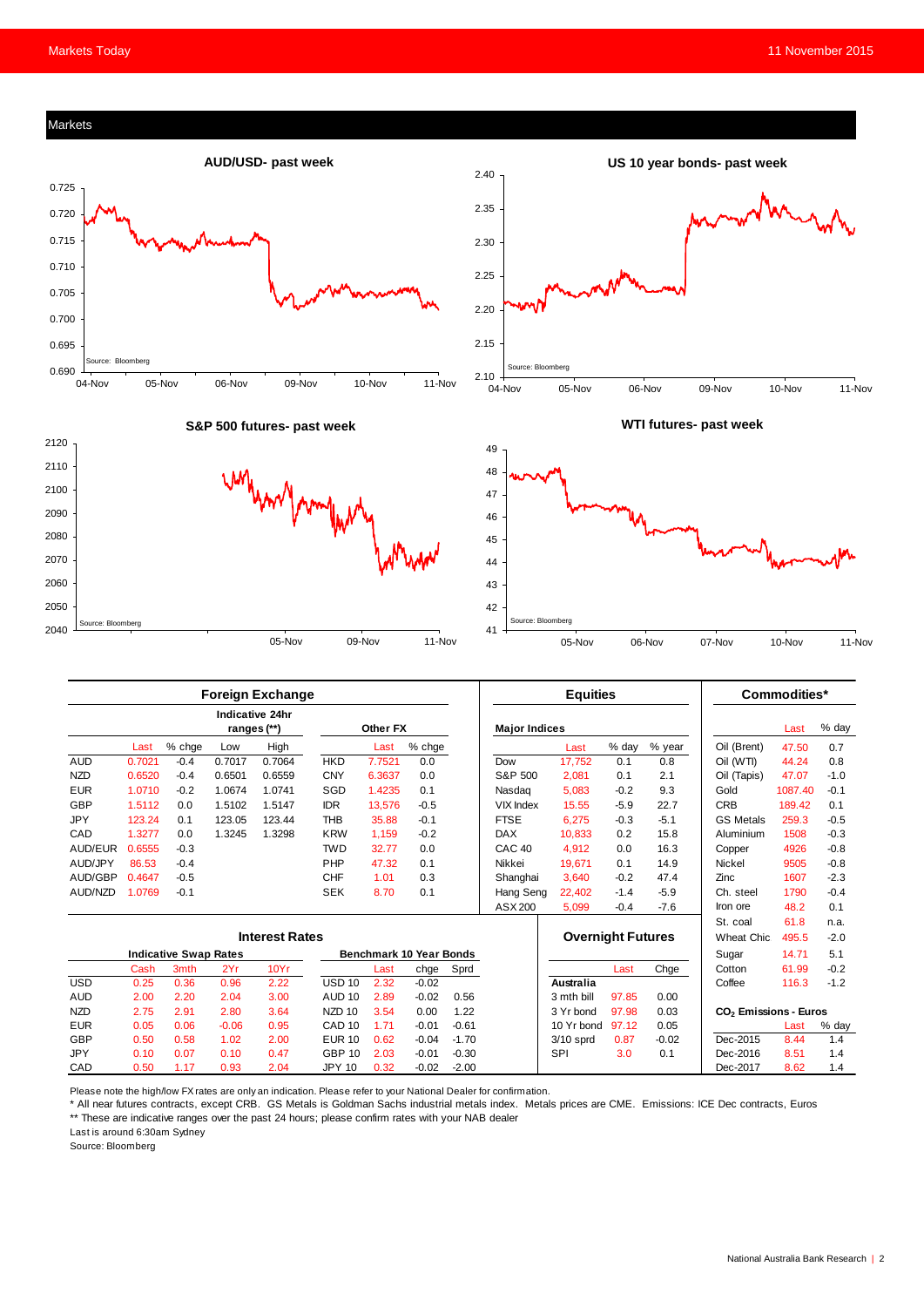#### Calendar

|                                                                     | <b>Country Economic Indicator</b>                        | Period           | Forecast        | Consensus       | Actual | <b>Previous</b>   | <b>GMT</b>     | <b>AEDT</b>    |
|---------------------------------------------------------------------|----------------------------------------------------------|------------------|-----------------|-----------------|--------|-------------------|----------------|----------------|
|                                                                     | Wednesday, 11 November 2015                              |                  |                 |                 |        |                   |                |                |
| NZ                                                                  | <b>RBNZ Financial Stability Report</b>                   |                  |                 |                 |        |                   | 20.00          | 7.00           |
| NZ                                                                  | RBNZ Governor Wheeler News Conference on FSR             |                  |                 |                 |        |                   | 20.05          | 7.05           |
| AU                                                                  | Westpac Consumer Conf Index/MoM                          | Nov              |                 |                 |        | 97.8/4.2          | 23.30          | 10.30          |
| JN                                                                  | BOJ Harada makes a speech in Utsunomiya                  |                  |                 |                 |        |                   | 1.30           | 12.30          |
| <b>CH</b>                                                           | <b>Retail Sales YoY/YTD</b>                              | Oct              |                 | 10.9/10.6       |        | 10.9/10.5         | 5.30           | 16.30          |
| <b>CH</b>                                                           | <b>Industrial Production YoY/YTD</b>                     | Oct              |                 | 5.8/6.2         |        | 5.7/6.2           | 5.30           | 16.30          |
| CH                                                                  | <b>Fixed Assets Ex Rural YTD YoY</b>                     | Oct              |                 | 10.2            |        | 10.3              | 5.30           | 16.30          |
| <b>CH</b>                                                           | <b>Bloomberg GDP Monthly Estimate YoY</b>                | Oct              |                 |                 |        | 6.55              | 6.00           | 17.00          |
| JN                                                                  | Machine Tool Orders YoY                                  | Oct P            |                 |                 |        | $-19.1$           | 6.00           | 17.00          |
| UK                                                                  | Jobless Claims Change                                    | Oct              |                 | 1.35            |        | 4.6               | 9.30           | 20.30          |
| UK                                                                  | BoE's Carney Speak at BoE conference on market reform    |                  |                 |                 |        |                   | 9.00           | 20.00          |
| EC                                                                  | ECB's Constancio Speaks in Madrid                        |                  |                 |                 |        |                   |                |                |
| EC                                                                  | ECB President Mario Draghi Speaks at BOE event in London |                  |                 |                 |        |                   | 13.15          | 0.15           |
|                                                                     | Thursday, 12 November 2015                               |                  |                 |                 |        |                   |                |                |
| <b>NZ</b>                                                           | BusinessNZ Manufacturing PMI                             | Oct              | 0.2             |                 |        | 55.4              | 21.30          | 8.30           |
| <b>NZ</b>                                                           | Food Prices MoM                                          | Oct              |                 |                 |        | $-0.5$            | 21.45          | 8.45           |
| <b>JN</b>                                                           | Machine Orders MoM/YoY                                   | Sep              |                 | $3.1/-4.6$      |        | $-5.7/-3.5$       | 23.50          | 10.50          |
| <b>NZ</b><br>UK                                                     | ANZ Consumer Confidence Index/MoM                        | Nov              |                 |                 |        | 114.9/3.7         | 0.00           | 11.00          |
| <b>AU</b>                                                           | RICS House Price Balance                                 | Oct<br>Oct       | 25/6.1          | 45<br>15/6.2    |        | 44<br>$-5.1/6.2$  | 0.10<br>0.30   | 11.10<br>11.30 |
| <b>GE</b>                                                           | Employment change/Unemployment rate<br>CPI MoM/YoY       | Oct F            |                 | 0/0.3           |        | 0/0.3             | 7.00           | 18.00          |
| EС                                                                  | Industrial Production SA MoM/YoY                         |                  |                 | $-0.1/1.3$      |        |                   |                | 21.00          |
| US                                                                  | Initial Jobless Claims                                   | Sep<br>Nov-07    |                 | 270             |        | $-0.5/0.9$<br>276 | 10.00<br>13.30 | 0.30           |
| CA                                                                  | New Housing Price Index MoM/YoY                          |                  |                 | 0.2/1.3         |        | 0.3/1.3           | 13.30          | 0.30           |
| US                                                                  | Fed's Bullard Speaks on Monetary Policy in Washington    | Sep              |                 |                 |        |                   | 14.15          | 1.15           |
| US                                                                  | Fed's Yellen welcome remarks at Fed Policy Conference    |                  |                 |                 |        |                   | 14.30          | 1.30           |
| US                                                                  | Fed's Lacker Participates in Monetary Policy Panel       |                  |                 |                 |        |                   | 14.45          | 1.45           |
| US                                                                  | <b>JOLTS Job Openings</b>                                | Sep              |                 | 5385            |        | 5370              | 15.00          | 2.00           |
| US                                                                  | Fed's Evans Speaks on Economy and Policy in Chicago      |                  |                 |                 |        |                   | 15.15          | 2.15           |
| UK                                                                  | BoE's Haldane Speaks in London                           |                  |                 |                 |        |                   | 17.00          | 4.00           |
| US                                                                  | Fed's Dudley Speaks on Economy and Policy in New York    |                  |                 |                 |        |                   | 17.15          | 4.15           |
| US                                                                  | Monthly Budget Statement                                 | Oct              |                 | $-130$          |        | 91.1              | 19.00          | 6.00           |
| Friday,                                                             | 13 November 2015                                         |                  |                 |                 |        |                   |                |                |
| <b>NZ</b>                                                           | Non Resident Bond Holdings                               | Oct              |                 |                 |        | 68.7              | 2.00           | 13.00          |
| JN                                                                  | Industrial Production MoM/YoY                            | Sep F            |                 | $\prime$        |        | $1/-0.9$          | 4.30           | 15.30          |
| JN                                                                  | Tertiary Industry Index MoM                              | Sep              |                 | 0.1             |        | 0.1               | 4.30           | 15.30          |
| <b>GE</b>                                                           | GDP SA QoQ/YoY                                           | 3Q P             |                 | 0.3/1.8         |        | 0.4/1.6           | 7.00           | 18.00          |
| EC                                                                  | Trade Balance SA                                         | Sep              |                 | 19.3            |        | 19.8              | 10.00          | 21.00          |
| EC                                                                  | GDP SA QoQ/YoY                                           | 3Q A             |                 | 0.4/1.7         |        | 0.4/1.5           | 10.00          | 21.00          |
| CA                                                                  | Bank of Canada's Wilkins Speaks in Toronto               |                  |                 |                 |        |                   | 13.00          | 0.00           |
| US                                                                  | Retail Sales Advance MoM                                 | Oct              |                 | 0.3             |        | 0.1               | 13.30          | 0.30           |
| CA                                                                  | Teranet/National Bank HPI MoM/YoY                        | Oct              |                 | $\prime$        |        | 0.6/5.6           | 13.30          | 0.30           |
| СA                                                                  | Teranet/National Bank HP Index                           | Oct              |                 |                 |        | 177.09            | 13.30          | 0.30           |
| US                                                                  | PPI Final Demand MoM/YoY                                 | Oct              |                 | $0.2/-1.2$      |        | $-0.5/-1.1$       | 13.30          | 0.30           |
| US                                                                  | <b>Business Inventories</b>                              | Sep              |                 | 0               |        | 0                 | 15.00          | 2.00           |
| US                                                                  | U. of Mich. Sentiment                                    | Nov <sub>P</sub> |                 | 91.5            |        | 90                | 15.00          | 2.00           |
| US                                                                  | Fed's Mester Speaks on Economic Outlook and Monetary     |                  |                 | $\mathbf 0$     |        | 0                 | 17.30          | 4.30           |
|                                                                     | Monday, 16 November 2015                                 |                  |                 |                 |        |                   |                |                |
| NZ                                                                  | Performance Services Index                               | Oct              |                 |                 |        | 59.3              | 21.30          | 8.30           |
| NZ                                                                  | Retail Sales Ex Inflation QoQ                            | 3Q               |                 |                 |        | 0.1               | 21.45          | 8.45           |
| <b>JN</b>                                                           | GDP SA QoQ                                               | 3Q P             |                 | $-0.1$          |        | $-0.3$            | 23.50          | 10.50          |
| UK                                                                  | Rightmove House Prices MoM/YoY                           | Nov              |                 |                 |        | 0.6/5.6           | 0.10           | 11.10          |
| AU                                                                  | New Motor Vehicle Sales MoM/YoY                          | Oct              |                 |                 |        | 5.5/7.7           | 0.30           | 11.30          |
| EC                                                                  | CPI MoM/YoY                                              | Oct              |                 | $\prime$        |        | $0.2/-0.1$        | 10.00          | 21.00          |
| EC                                                                  | CPI Core YoY                                             | Oct F            |                 |                 |        | $\mathbf{1}$      | 10.00          | 21.00          |
| СA                                                                  | Manufacturing Sales MoM                                  | Sep              |                 |                 |        | $-0.2$            | 13.30          | 0.30           |
| US                                                                  | <b>Empire Manufacturing</b>                              | Nov              |                 | -5              |        | $-11.36$          | 13.30          | 0.30           |
| CA                                                                  | Int'l Securities Transactions                            | Sep              |                 |                 |        | 3.11              | 13.30          | 0.30           |
| CA                                                                  | <b>Existing Home Sales MoM</b>                           | Oct              |                 |                 |        | $-2.1$            | 14.00          | 1.00           |
| СA                                                                  | <b>Bloomberg Nanos Confidence</b>                        | Nov-13           |                 |                 |        | 57.9              | 15.00          | 2.00           |
|                                                                     | Tuesday, 17 November 2015                                |                  |                 |                 |        |                   |                |                |
| AU                                                                  | ANZ Roy Morgan Weekly Consumer Confidence Index          | Nov-15           |                 |                 |        | 115.2             | 22.30          | 9.30           |
| JN                                                                  | Housing Loans YoY                                        | 3Q               |                 |                 |        | 2.4               | 23.50          | 10.50          |
| AU                                                                  | RBA Nov. Meeting Minutes                                 |                  |                 |                 |        |                   | 0.30           | 11.30          |
| NZ                                                                  | 2Yr Inflation Expectation                                | 4Q               |                 |                 |        | 1.94              | 2.00           | 13.00          |
| EC                                                                  | EU27 New Car Registrations                               | Oct              |                 |                 |        | 9.8               | 7.00           | 18.00          |
| UK                                                                  | CPI MoM/YoY                                              | Oct              |                 | $\prime$        |        | $-0.1/-0.1$       | 9.30           | 20.30          |
| UK                                                                  | CPI Core YoY                                             | Oct              |                 |                 |        | 1                 | 9.30           | 20.30          |
| UK                                                                  | PPI Output Core NSA MoM/YoY                              | Oct              |                 | $\prime$        |        | 0.1/0.2           | 9.30           | 20.30          |
| UK                                                                  | ONS House Price YoY                                      | Sep              |                 |                 |        | 5.2               | 9.30           | 20.30          |
| GE                                                                  | <b>ZEW Survey Current Situation</b>                      | Nov              |                 |                 |        | 55.2              | 10.00          | 21.00          |
| US                                                                  | CPI MoM/YoY                                              | Oct              |                 | 0.2/            |        | $-0.2/0$          | 13.30          | 0.30           |
| US                                                                  | Industrial Production MoM                                | Oct              |                 | 0.1             |        | $-0.2$            | 14.15          | 1.15           |
| US                                                                  | NAHB Housing Market Index                                | Nov              |                 | 64              |        | 64                | 15.00          | 2.00           |
|                                                                     | <b>Upcoming Central Bank Interest Rate Announcements</b> |                  |                 |                 |        |                   |                |                |
|                                                                     |                                                          | 19-Nov           | $0.0\% - 0.1\%$ | $0.0\% - 0.1\%$ |        | $0.0\% - 0.1\%$   |                |                |
|                                                                     |                                                          | 1-Dec            | 2.00%           | 2.00%           |        | 2.00%             |                |                |
|                                                                     |                                                          |                  |                 |                 |        |                   |                |                |
|                                                                     |                                                          |                  |                 |                 |        |                   |                |                |
|                                                                     |                                                          | 3-Dec            |                 |                 |        | 0.05%             |                |                |
|                                                                     |                                                          | 3-Dec            |                 |                 |        | 0.50%             |                |                |
| Japan, BoJ<br>Australia, RBA<br>Europe ECB<br>Canada, BoC<br>UK BOE | New Zealand, RBNZ                                        | 10-Dec<br>10-Dec | 2.50%           | 2.50%           |        | 2.75%<br>0.50%    |                |                |

**GMT: Greenwich Mean Time; AEDT: Australian Eastern Daylight Saving Time**